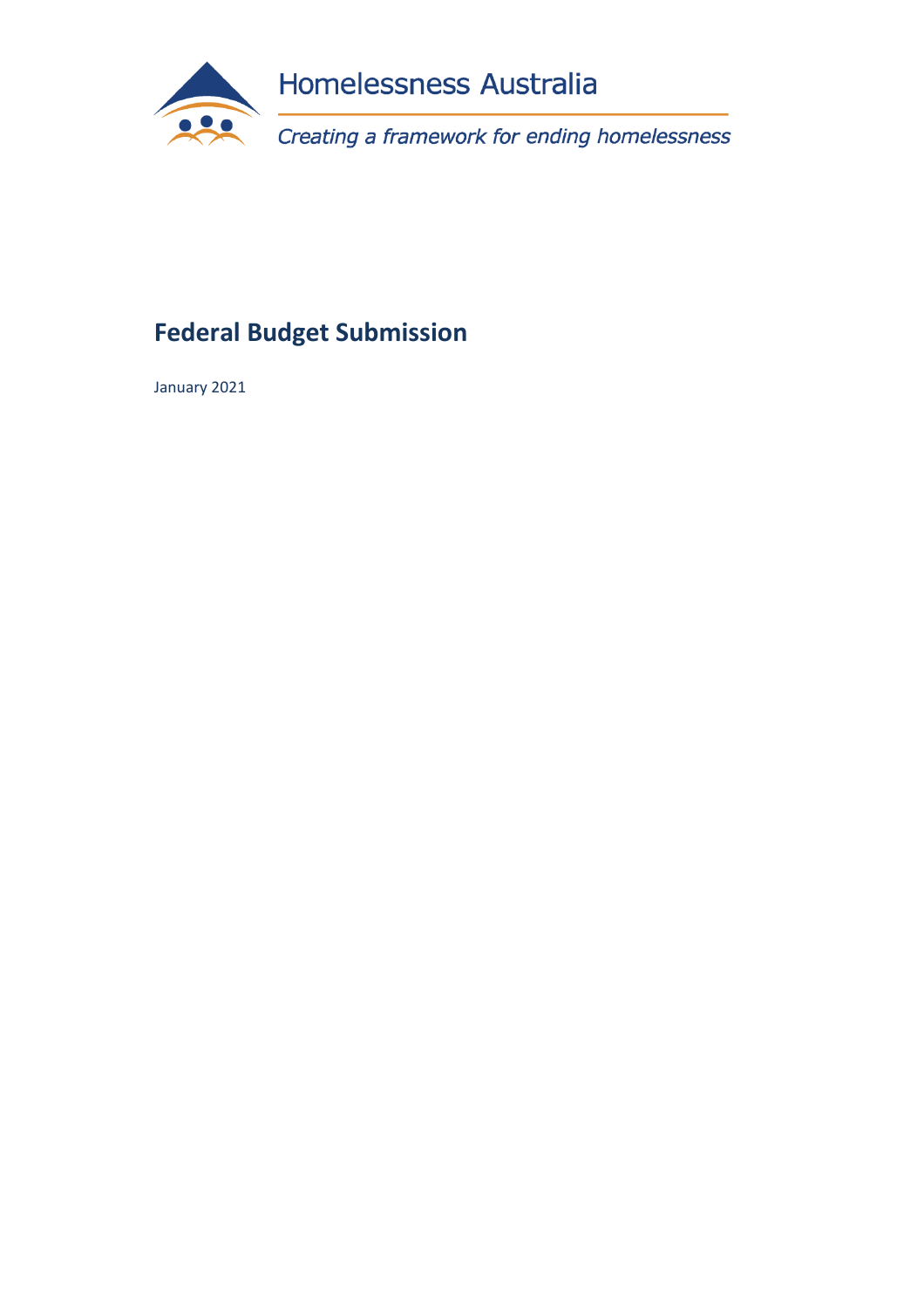

Creating a framework for ending homelessness

#### **Contents**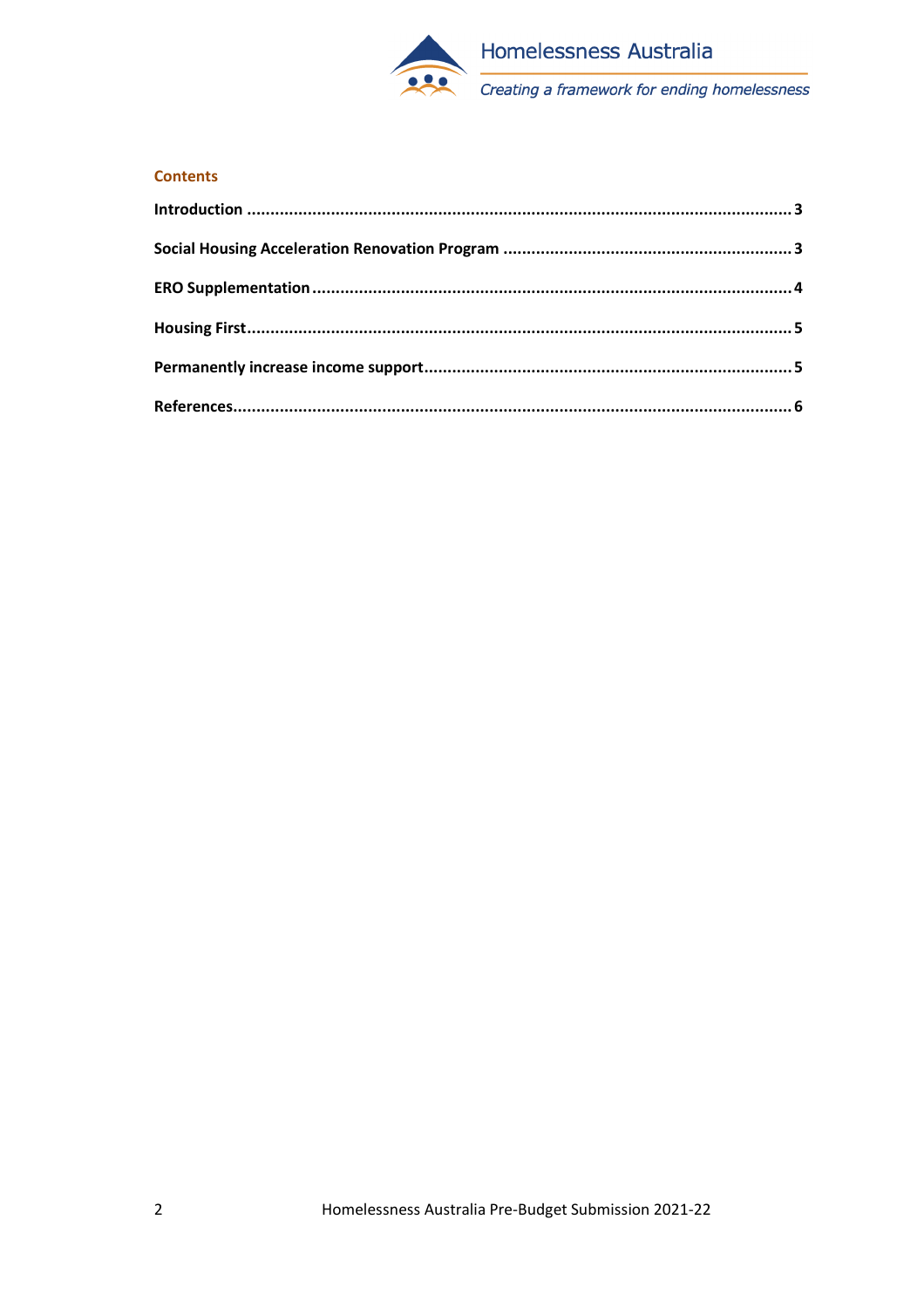

#### <span id="page-2-0"></span>**Introduction**

Homelessness in Australia is set to significantly increase in 2021 as high unemployment persists, and the Federal Government cuts unemployment payments below payment rates that enable people to maintain rentals. The current Budget forecasts also factor in a cut in homelessness funding of \$41.3 million on June 30, 2021.

This Budget Submission calls for investments to reduce homelessness in Australia by increasing income support payments to a rate that enables rental affordability, by providing social housing to people unable to afford rent, and by providing increased homelessness services and support to families facing the devastation of homelessness.

### <span id="page-2-1"></span>**Social Housing Acceleration Renovation Program**

Social housing makes great economic stimulus. It's fast to roll out, directs funding predominantly to local jobs and local products (creating a multiplier effect for every dollar spent), and it achieves a hugely positive social outcome, creating infrastructure that benefits the community into the future, while ending homelessness.

With Australia continuing to face high unemployment, now is an ideal time for the Federal Government to partner with State and Territory Governments to deliver an immediate boost to social housing of 30,000 dwellings.

A commitment to start a social housing building program now will boost residential construction, particularly in the apartment market, just as private investment in apartment construction is plummeting and construction jobs are being lost, saving 18,000 jobs per year over the life of the investment.

Together with the Community Housing Industry Association (CHIA), National Shelter, and the Everybody's Home campaign, Homelessness Australia urges the Federal Government to invest in the Social Housing Acceleration Renovation Program (SHARP) proposal to build 30,000 homes over four years and renovate tens of thousands of existing properties; an investment of \$7.7 billion over four years – split between Federal and State Government. This would raise output in Australia by at least \$15.7 billion in total, over the four years of construction and increase GDP by anywhere between \$5.8 to \$6.7 billion.

Building more social housing is also critical to efforts to respond to growing homelessness in Australia. Currently, 55 per cent of people accessing homelessness services cite financial or housing issues as the main reasons for seeking assistance, with each set of issues connected to the difficulty people on low incomes face accessing housing they can afford in the private rental market.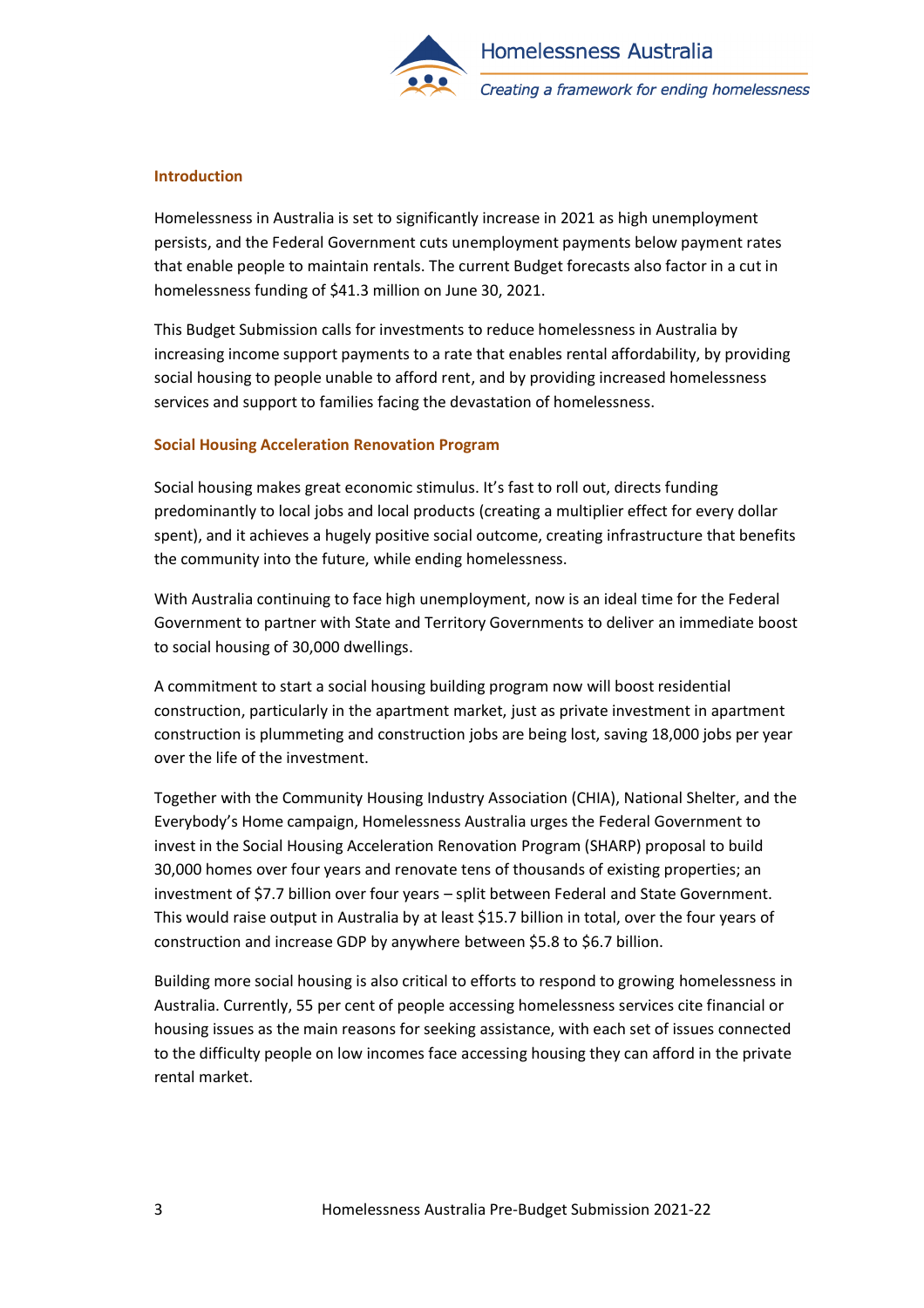

With a more adequate social housing safety net, fewer Australians would experience homelessness, and specialist homelessness services could rapidly re-house people who did lose their home. Long wait times for social housing now, mean many people who lost their housing spend years in a cycle of crisis accommodation and other temporary options, with devastating consequences to their health and capacity to engage in employment or education.

## <span id="page-3-0"></span>**ERO Supplementation**

From 2018-1 to 2020-21 the Commonwealth Government has contributed Equal Remuneration Order (ERO) supplementation funding to the states within the National Housing and Homelessness Agreement (NHHA), to contribute towards the extra staffing costs resulting from the ERO. However, this funding commitment ends on 30 June 2021, representing a loss to homelessness services nationally of \$56.7 million.

In 2019-20, 1,625 specialist homelessness services were funded to provide support to 290,462 people at risk of, or experiencing, homelessness, and provided clients with over 26.1 million days of support. Australian homelessness services are already so poorly funded, and demand for support and accommodation is extremely high. In 2019-20, services had to turn away 260 people needing assistance each day, amounting to a total of 95,300 unassisted requests for 2019–20, which was 3,000 more than in 2018–19. Of those who missed out on support, two-thirds were women and girls, many fleeing domestic and family violence.

The loss of \$56.7 million equates to around 567 workers, who would otherwise provide around 120,000 intake and assessment appointments, and 17,880 12-week case management support periods. These are vital services providing support to prevent homelessness, access to emergency accommodation, and pathways and support to gain and sustain long term housing for people at risk of or experiencing homelessness.

While the 2020-21 Budget included ongoing supplementation funding for services directly funded by the Federal Department of Social Services, and for services funded via the National Partnership Agreement on Legal Assistance Services, homelessness services to date have been excluded from ongoing supplementation funding.

The consequence of this funding cut will be a direct cut in funding to services resulting in reduced service capacity. As this funding cut coincides with the expected cuts to JobSeeker payments and the conclusion of JobKeeper, there will inevitably be a significant increase across the nation in homelessness, particularly rough sleeping.

In order to at least maintain existing homelessness service capacity, Homelessness Australia calls on the Federal Government to recommit to Federal funding of ERO supplementation over the forward estimates.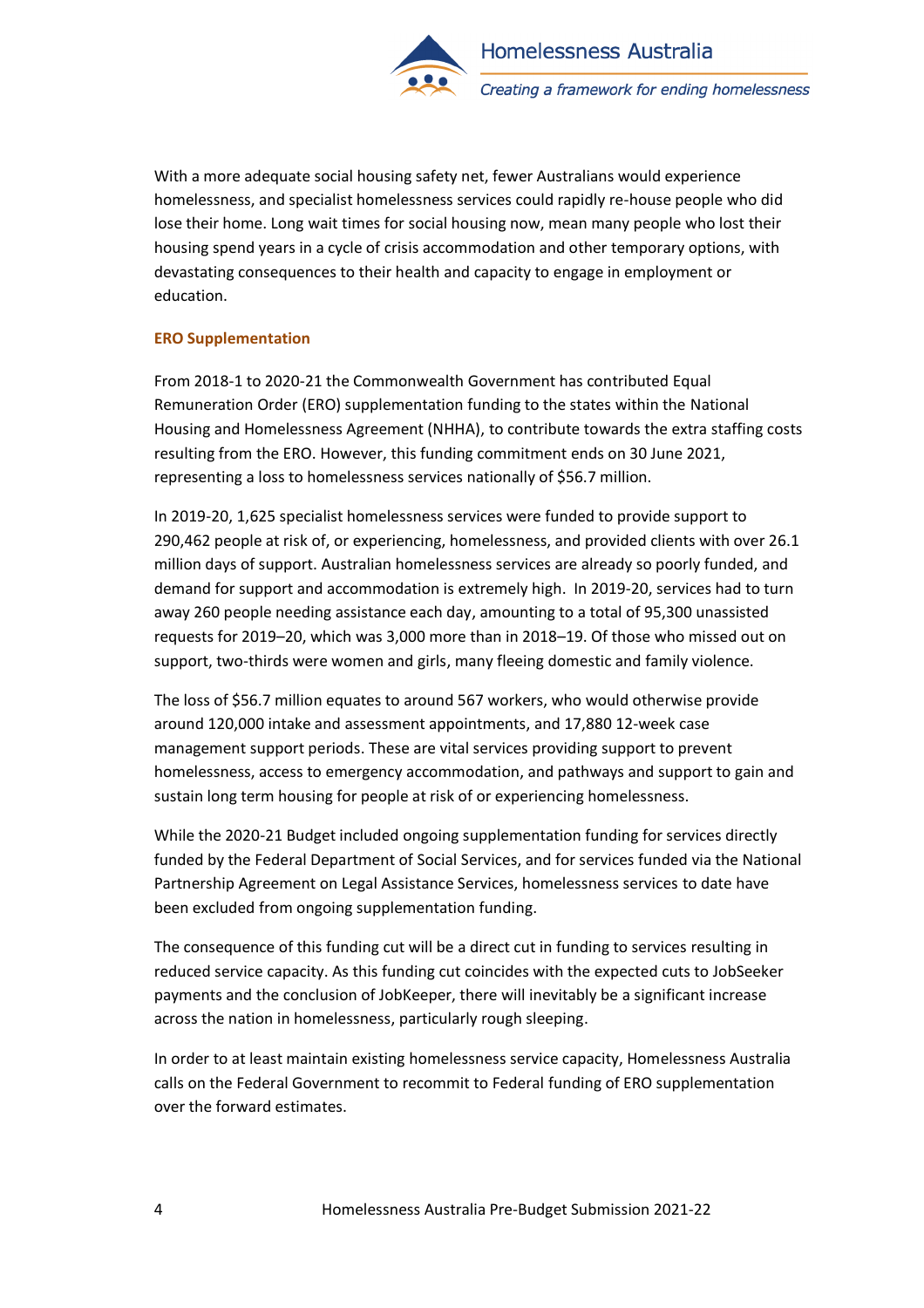

### <span id="page-4-0"></span>**Housing First**

Around Australia a vulnerable cohort of people with significant mental health issues, and often other chronic illness and/or disabilities, remain entrenched in homelessness, often cycling in and out of acute mental health care and other intensive, and expensive, government services. This cohort includes many people who have been victims of institutional childhood abuse, veterans, and others carrying the burden of major traumas. Many are frequent users of homelessness services, alternating between accessing short periods of accommodation and support, and rough sleeping, but not having access to the long-term housing and support they need to both gain and sustain housing.

Both Australia and international evidence has confirmed that Housing First responses, providing access to long term housing, alongside appropriate wrap around support that provides assistance to manage health and mental health issues, results in housing sustainment rates over 80 per cent, and directly reduces rough sleeping.

A contribution from the Federal Government to scale up small Housing First programs nationally would directly decrease rough sleeping, and reduce pressure on other services that receiving significant federal funding, including hospitals and mental health services.

An annual investment of \$256 million would support 10,000 people with high support needs into rental head leases with an annual per person rent subsidy of \$9,360 and support package of \$16,250.

#### <span id="page-4-1"></span>**Permanently increase income support**

Providing adequate income support so people can afford the cost of private rental is one of the simplest and most effective ways to prevent homelessness.

The former rate at which income support benefits including JobSeeker and Youth Allowance were paid, were insufficient for people to access housing. Of the approximately 70,000 rental properties advertised across Australia on the weekend of 21 March 2020, just nine properties in Australia were affordable to a person on the JobSeeker payment.<sup>1</sup> After paying for housing 55 per cent of households on the old rate of JobSeeker were living in poverty.<sup>2</sup>

The impact of increased income support payments on rental affordability was demonstrated in 2020, when the rate of people receiving Commonwealth Rent Assistance (CRA) and still experiencing rent stress (because they were paying more than 30 per cent of their income on rent), decreased to 29.4 per cent, from 40.5 per cent the previous year, resulting in 155,765 households saved from spending unsustainable amounts on rent.